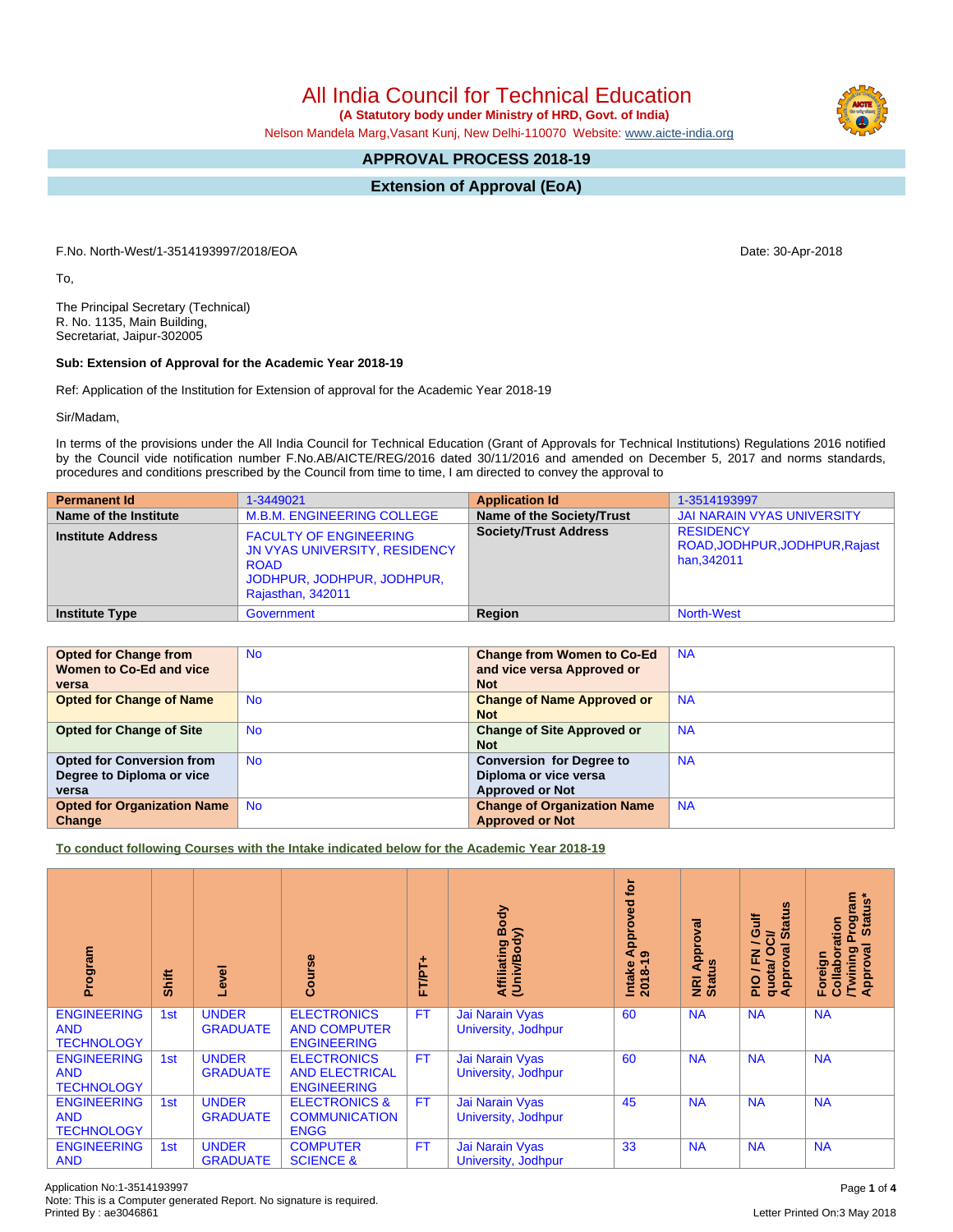| <b>TECHNOLOGY</b>                                     |     |                                 | <b>ENGINEERING</b>                                               |           |                                        |                 |           |           |           |
|-------------------------------------------------------|-----|---------------------------------|------------------------------------------------------------------|-----------|----------------------------------------|-----------------|-----------|-----------|-----------|
| <b>ENGINEERING</b><br><b>AND</b><br><b>TECHNOLOGY</b> | 1st | <b>UNDER</b><br><b>GRADUATE</b> | <b>CIVIL</b><br><b>ENGINEERING</b>                               | <b>FT</b> | Jai Narain Vyas<br>University, Jodhpur | 88              | <b>NA</b> | <b>NA</b> | <b>NA</b> |
| <b>ENGINEERING</b><br><b>AND</b><br><b>TECHNOLOGY</b> | 1st | <b>UNDER</b><br><b>GRADUATE</b> | <b>MECHANICAL</b><br><b>ENGINEERING</b>                          | <b>FT</b> | Jai Narain Vyas<br>University, Jodhpur | 60              | <b>NA</b> | <b>NA</b> | <b>NA</b> |
| <b>ENGINEERING</b><br><b>AND</b><br><b>TECHNOLOGY</b> | 1st | <b>UNDER</b><br><b>GRADUATE</b> | <b>CHEMICAL</b><br><b>ENGINEERING</b>                            | <b>FT</b> | Jai Narain Vyas<br>University, Jodhpur | 30              | <b>NA</b> | <b>NA</b> | <b>NA</b> |
| <b>ENGINEERING</b><br><b>AND</b><br><b>TECHNOLOGY</b> | 1st | <b>UNDER</b><br><b>GRADUATE</b> | <b>MINING</b><br><b>ENGINEERING</b>                              | <b>FT</b> | Jai Narain Vyas<br>University, Jodhpur | 40              | <b>NA</b> | <b>NA</b> | <b>NA</b> |
| <b>ENGINEERING</b><br><b>AND</b><br><b>TECHNOLOGY</b> | 1st | <b>UNDER</b><br><b>GRADUATE</b> | <b>ELECTRICAL</b><br><b>ENGINEERING</b>                          | <b>FT</b> | Jai Narain Vyas<br>University, Jodhpur | 44              | <b>NA</b> | <b>NA</b> | <b>NA</b> |
| <b>ENGINEERING</b><br><b>AND</b><br><b>TECHNOLOGY</b> | 1st | <b>UNDER</b><br><b>GRADUATE</b> | <b>PRODUCTION</b><br><b>AND INDUSTRIAL</b><br><b>ENGINEERING</b> | <b>FT</b> | Jai Narain Vyas<br>University, Jodhpur | 30              | <b>NA</b> | <b>NA</b> | <b>NA</b> |
| <b>ENGINEERING</b><br><b>AND</b><br><b>TECHNOLOGY</b> | 1st | <b>UNDER</b><br><b>GRADUATE</b> | <b>INFORMATION</b><br><b>TECHNOLOGY</b>                          | <b>FT</b> | Jai Narain Vyas<br>University, Jodhpur | 30              | <b>NA</b> | <b>NA</b> | <b>NA</b> |
| <b>ENGINEERING</b><br><b>AND</b><br><b>TECHNOLOGY</b> | 1st | <b>POST</b><br><b>GRADUATE</b>  | <b>DIGITAL</b><br><b>COMMUNICATION</b>                           | <b>FT</b> | Jai Narain Vyas<br>University, Jodhpur | 10              | <b>NA</b> | NA        | <b>NA</b> |
| <b>ENGINEERING</b><br><b>AND</b><br><b>TECHNOLOGY</b> | 1st | <b>POST</b><br><b>GRADUATE</b>  | <b>DIGITAL</b><br><b>COMMUNICATION</b>                           | PT        | Jai Narain Vyas<br>University, Jodhpur | 10              | <b>NA</b> | <b>NA</b> | <b>NA</b> |
| <b>ENGINEERING</b><br><b>AND</b><br><b>TECHNOLOGY</b> | 1st | <b>POST</b><br><b>GRADUATE</b>  | <b>COMPUTER</b><br><b>SCIENCE &amp;</b><br><b>ENGINEERING</b>    | <b>FT</b> | Jai Narain Vyas<br>University, Jodhpur | 18              | <b>NA</b> | <b>NA</b> | <b>NA</b> |
| <b>ENGINEERING</b><br><b>AND</b><br><b>TECHNOLOGY</b> | 1st | <b>UNDER</b><br><b>GRADUATE</b> | <b>BUILDING AND</b><br><b>CONSTRUCTION</b><br><b>TECHNOLOGY</b>  | <b>FT</b> | Jai Narain Vyas<br>University, Jodhpur | 60              | <b>NA</b> | <b>NA</b> | <b>NA</b> |
| <b>ENGINEERING</b><br><b>AND</b><br><b>TECHNOLOGY</b> | 1st | <b>POST</b><br><b>GRADUATE</b>  | <b>CONTROL</b><br><b>SYSTEM</b><br><b>ENGINEERING</b>            | <b>FT</b> | Jai Narain Vyas<br>University, Jodhpur | 10              | <b>NA</b> | <b>NA</b> | <b>NA</b> |
| <b>ENGINEERING</b><br><b>AND</b><br><b>TECHNOLOGY</b> | 1st | <b>POST</b><br><b>GRADUATE</b>  | <b>CONTROL</b><br><b>SYSTEM</b><br><b>ENGINEERING</b>            | <b>PT</b> | Jai Narain Vyas<br>University, Jodhpur | 13              | <b>NA</b> | <b>NA</b> | <b>NA</b> |
| <b>ENGINEERING</b><br><b>AND</b><br><b>TECHNOLOGY</b> | 1st | <b>POST</b><br><b>GRADUATE</b>  | <b>POWER</b><br><b>SYSTEMS</b>                                   | <b>FT</b> | Jai Narain Vyas<br>University, Jodhpur | $\overline{12}$ | <b>NA</b> | NA        | <b>NA</b> |
| <b>ENGINEERING</b><br><b>AND</b><br><b>TECHNOLOGY</b> | 1st | <b>POST</b><br><b>GRADUATE</b>  | <b>POWER</b><br><b>SYSTEMS</b>                                   | PT        | Jai Narain Vyas<br>University, Jodhpur | $\overline{7}$  | <b>NA</b> | <b>NA</b> | <b>NA</b> |
| <b>ENGINEERING</b><br>AND<br><b>TECHNOLOGY</b>        | 1st | <b>POST</b><br><b>GRADUATE</b>  | <b>DESIGN</b><br><b>ENGINEERING</b>                              | PT        | Jai Narain Vyas<br>University, Joanpur | $\overline{7}$  | <b>NA</b> | <b>NA</b> | <b>No</b> |
| <b>ENGINEERING</b><br><b>AND</b><br><b>TECHNOLOGY</b> | 1st | <b>POST</b><br><b>GRADUATE</b>  | <b>PRODUCTION</b><br><b>AND INDUSTRIAL</b><br><b>ENGINEERING</b> | <b>FT</b> | Jai Narain Vyas<br>University, Jodhpur | $\overline{7}$  | <b>NA</b> | <b>NA</b> | <b>NA</b> |
| <b>ENGINEERING</b><br><b>AND</b><br><b>TECHNOLOGY</b> | 1st | <b>POST</b><br><b>GRADUATE</b>  | <b>PRODUCTION</b><br><b>AND INDUSTRIAL</b><br><b>ENGINEERING</b> | <b>PT</b> | Jai Narain Vyas<br>University, Jodhpur | $\overline{7}$  | <b>NA</b> | <b>NA</b> | <b>NA</b> |
| <b>ENGINEERING</b><br><b>AND</b><br><b>TECHNOLOGY</b> | 1st | <b>POST</b><br><b>GRADUATE</b>  | <b>INDUSTRIAL</b><br><b>ENGINEERING</b><br><b>AND</b>            | <b>FT</b> | Jai Narain Vyas<br>University, Jodhpur | 18              | <b>NA</b> | <b>NA</b> | <b>NA</b> |
| <b>ENGINEERING</b><br><b>AND</b><br><b>TECHNOLOGY</b> | 1st | <b>POST</b><br><b>GRADUATE</b>  | <b>MANAGEMENT</b><br><b>STRUCTURAL</b><br><b>ENGINEERING</b>     | <b>FT</b> | Jai Narain Vyas<br>University, Jodhpur | 18              | <b>NA</b> | <b>NA</b> | <b>NA</b> |
| <b>ENGINEERING</b><br><b>AND</b><br><b>TECHNOLOGY</b> | 1st | <b>POST</b><br><b>GRADUATE</b>  | <b>STRUCTURAL</b><br><b>ENGINEERING</b>                          | PT        | Jai Narain Vyas<br>University, Jodhpur | $\overline{7}$  | <b>NA</b> | <b>NA</b> | <b>NA</b> |
| <b>ENGINEERING</b><br><b>AND</b><br><b>TECHNOLOGY</b> | 1st | <b>POST</b><br><b>GRADUATE</b>  | <b>ENVIRONMENTAL</b><br><b>ENGINEERING</b>                       | FT.       | Jai Narain Vyas<br>University, Jodhpur | 18              | <b>NA</b> | <b>NA</b> | <b>NA</b> |
| <b>ENGINEERING</b><br><b>AND</b><br><b>TECHNOLOGY</b> | 1st | <b>POST</b><br><b>GRADUATE</b>  | <b>ENVIRONMENTAL</b><br><b>ENGINEERING</b>                       | PT        | Jai Narain Vyas<br>University, Jodhpur | 13              | <b>NA</b> | <b>NA</b> | <b>NA</b> |
| <b>ENGINEERING</b><br><b>AND</b><br><b>TECHNOLOGY</b> | 1st | <b>POST</b><br><b>GRADUATE</b>  | <b>GEOTECHNICAL</b><br><b>ENGINEERING</b>                        | <b>FT</b> | Jai Narain Vyas<br>University, Jodhpur | 18              | <b>NA</b> | <b>NA</b> | <b>NA</b> |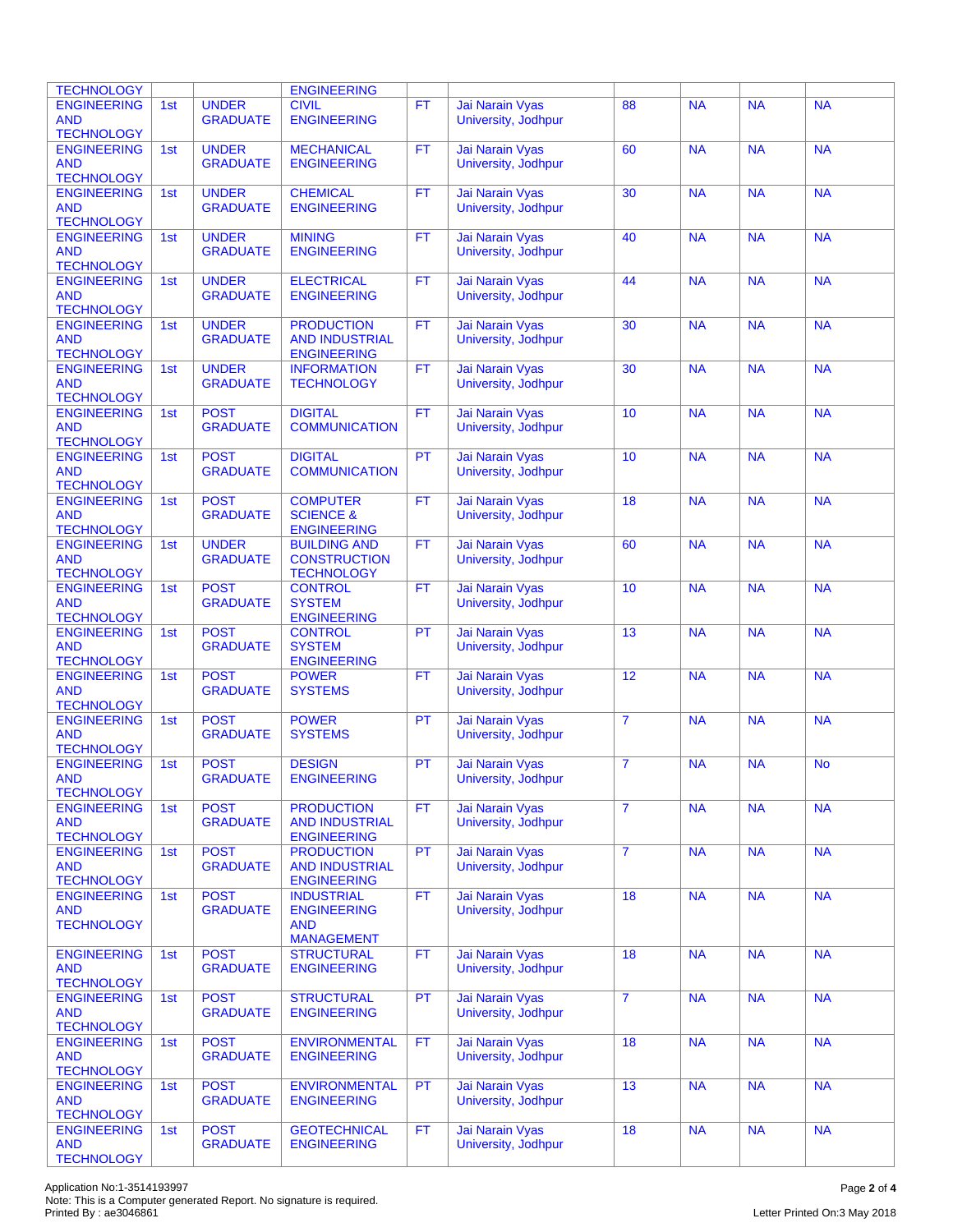| <b>ENGINEERING</b><br><b>AND</b><br><b>TECHNOLOGY</b> | 1st | <b>POST</b><br><b>GRADUATE</b>                   | <b>GEOTECHNICAL</b><br><b>ENGINEERING</b>                                                                  | PT        | Jai Narain Vyas<br>University, Jodhpur | 13             | <b>NA</b> | <b>NA</b> | <b>NA</b> |
|-------------------------------------------------------|-----|--------------------------------------------------|------------------------------------------------------------------------------------------------------------|-----------|----------------------------------------|----------------|-----------|-----------|-----------|
| <b>ARCHITECTU</b><br><b>RE</b>                        | 1st | <b>POST</b><br><b>GRADUATE</b><br><b>DIPLOMA</b> | <b>INTERIOR</b><br><b>DESIGN</b>                                                                           | <b>FT</b> | Jai Narain Vyas<br>University, Jodhpur | 60             | <b>NA</b> | <b>NA</b> | <b>NA</b> |
| <b>ENGINEERING</b><br><b>AND</b><br><b>TECHNOLOGY</b> | 1st | <b>POST</b><br><b>GRADUATE</b>                   | <b>COMPUTER</b><br><b>SCIENCE &amp;</b><br><b>ENGINEERING</b>                                              | PT        | Jai Narain Vyas<br>University, Jodhpur | 18             | <b>NA</b> | <b>NA</b> | <b>NA</b> |
| <b>ENGINEERING</b><br><b>AND</b><br><b>TECHNOLOGY</b> | 1st | <b>POST</b><br><b>GRADUATE</b>                   | <b>THERMAL</b><br><b>ENGINEERING</b>                                                                       | <b>FT</b> | Jai Narain Vyas<br>University, Jodhpur | 18             | <b>NA</b> | <b>NA</b> | <b>NA</b> |
| <b>ENGINEERING</b><br><b>AND</b><br><b>TECHNOLOGY</b> | 1st | <b>POST</b><br><b>GRADUATE</b>                   | <b>MINING</b><br><b>ENGINEERING</b>                                                                        | <b>FT</b> | Jai Narain Vyas<br>University, Jodhpur | 12             | <b>NA</b> | <b>NA</b> | <b>NA</b> |
| <b>ENGINEERING</b><br><b>AND</b><br><b>TECHNOLOGY</b> | 1st | <b>POST</b><br><b>GRADUATE</b>                   | <b>TRANSPORTATIO</b><br><b>N ENGINEERING</b>                                                               | <b>FT</b> | Jai Narain Vyas<br>University, Jodhpur | 18             | <b>NA</b> | <b>NA</b> | <b>NA</b> |
| <b>ENGINEERING</b><br><b>AND</b><br><b>TECHNOLOGY</b> | 1st | <b>POST</b><br><b>GRADUATE</b>                   | <b>WATER</b><br><b>RESOURCE</b><br><b>ENGINEERING</b>                                                      | <b>FT</b> | Jai Narain Vyas<br>University, Jodhpur | 18             | <b>NA</b> | <b>NA</b> | <b>NA</b> |
| <b>ENGINEERING</b><br><b>AND</b><br><b>TECHNOLOGY</b> | 1st | <b>POST</b><br><b>GRADUATE</b>                   | <b>THERMAL</b><br><b>ENGINEERING</b>                                                                       | <b>PT</b> | Jai Narain Vyas<br>University, Jodhpur | $\overline{7}$ | <b>NA</b> | <b>NA</b> | <b>NA</b> |
| <b>ENGINEERING</b><br><b>AND</b><br><b>TECHNOLOGY</b> | 1st | <b>POST</b><br><b>GRADUATE</b>                   | <b>METALLURGICAL</b><br><b>ENGINEERING</b>                                                                 | PT        | Jai Narain Vyas<br>University, Jodhpur | $\overline{7}$ | <b>NA</b> | <b>NA</b> | <b>NA</b> |
| <b>ARCHITECTU</b><br><b>RE</b>                        | 1st | <b>UNDER</b><br><b>GRADUATE</b>                  | <b>B.ARCH.(BUILDIN</b><br><b>G ENGINEERING</b><br><b>AND</b><br><b>CONSTRUCTION</b><br><b>MANAGEMENT</b> ) | <b>FT</b> | Jai Narain Vyas<br>University, Jodhpur | 40             | <b>NA</b> | <b>NA</b> | <b>NA</b> |

+FT –Full Time,PT-Part Time

| Deficiencies Noted based on Self Disclosure |                   |  |  |  |  |
|---------------------------------------------|-------------------|--|--|--|--|
| <b>Particulars</b>                          | <b>Deficiency</b> |  |  |  |  |
| <b>Faculty Deficiency</b>                   | Yes               |  |  |  |  |
|                                             |                   |  |  |  |  |
|                                             |                   |  |  |  |  |

**\***Please refer Deficiency Report for details

**M.B.M. ENGINEERING COLLEGE** is hereby informed to submit the compliance of the deficiencies mentioned above to the Regional Office within a period of 6 months from the date of issuance of this letter failing which the council shall initiate strict action as defined in Approval Process Handbook 2018-19 during the subsequent Academic Year.

In case of any differences in content in this Computer generated Extension of Approval Letter, the content/information as approved by the Executive Council / General Council as available on the record of AICTE shall be final and binding.

Strict compliance of Anti-Ragging Regulation: - Approval is subject to strict compliance of provisions made in AICTE Regulation notified vide F. No. 37-3/Legal/AICTE/2009 dated July 1, 2009 for Prevention and Prohibition of Ragging in Technical Institutions. In case Institution fails to take adequate steps to Prevent Ragging or fails to act in accordance with AICTE Regulation or fails to punish perpetrators or incidents of Ragging, it will be liable to take any action as defined under clause 9(4) of the said Regulation.

> **Prof. A.P Mittal Member Secretary, AICTE**

Copy to:

1. The Regional Officer, All India Council for Technical Education Plot No. 1A, 5<sup>th</sup> Floor, DTE(Pb..) Building, Dakshin Mark, Sector 36-A, Chandigarh-160 036